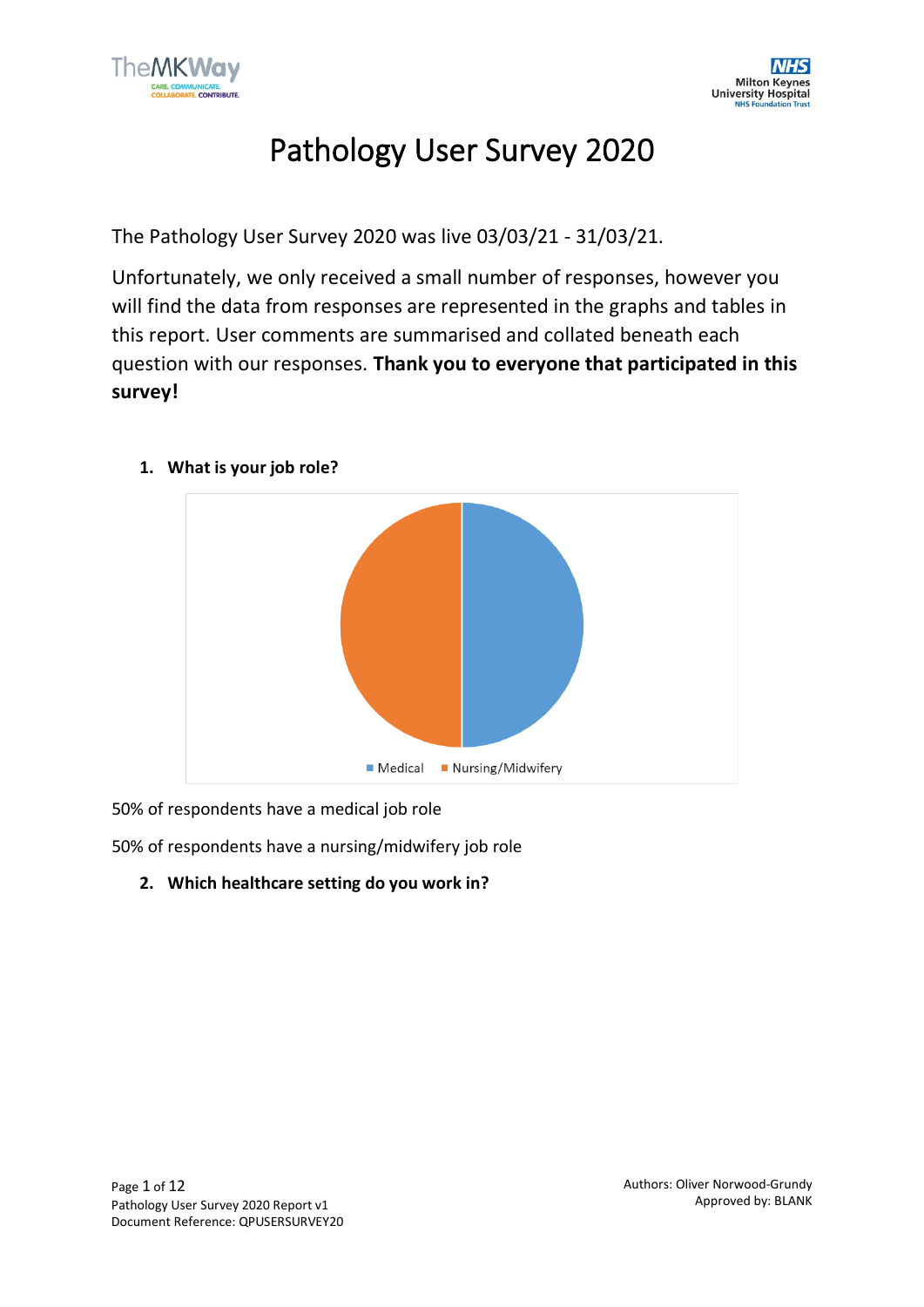



- 91.67% of respondents work in Milton Keynes University Hospital
- 8.33% of respondents work in a general practice

# **3. Please tell us how you rate the service you receive from the following pathology departments**

|                            | Very Satisfied <b>Exercise Separation</b> Somewhat satisfied <b>Exercise Set In Neither satisfied</b> nor dissatisfied | Somewhat dissatisfied | Very dissatisfied |
|----------------------------|------------------------------------------------------------------------------------------------------------------------|-----------------------|-------------------|
| Biochemistry               |                                                                                                                        |                       |                   |
| Haematology and Immunology |                                                                                                                        |                       |                   |
| <b>Blood Transfusion</b>   |                                                                                                                        |                       |                   |
| Microbiology               |                                                                                                                        |                       |                   |
| Cellular Pathology         |                                                                                                                        |                       |                   |
| Mortuary                   |                                                                                                                        |                       |                   |
| Pathology Support Unit     |                                                                                                                        |                       |                   |
|                            | 100%                                                                                                                   | 0%                    | 100%              |

| Question & (Number of<br>Respondents) | Very<br>Satisfied | Somewhat<br>satisfied | Neither<br>satisfied nor<br>dissatisfied | Somewhat<br>dissatisfied | Verv<br>dissatisfied |
|---------------------------------------|-------------------|-----------------------|------------------------------------------|--------------------------|----------------------|
| <b>Chemical Pathology</b>             | 18.2%             | 72.7%                 | 9.1%                                     | 0.0%                     | 0.0%                 |
| Haematology and Immunology            | 30.0%             | 60.0%                 | 10.0%                                    | 0.0%                     | 0.0%                 |

Page 2 of 12 Pathology User Survey 2020 Report v1 Document Reference: QPUSERSURVEY20 Authors: Oliver Norwood-Grundy Approved by: BLANK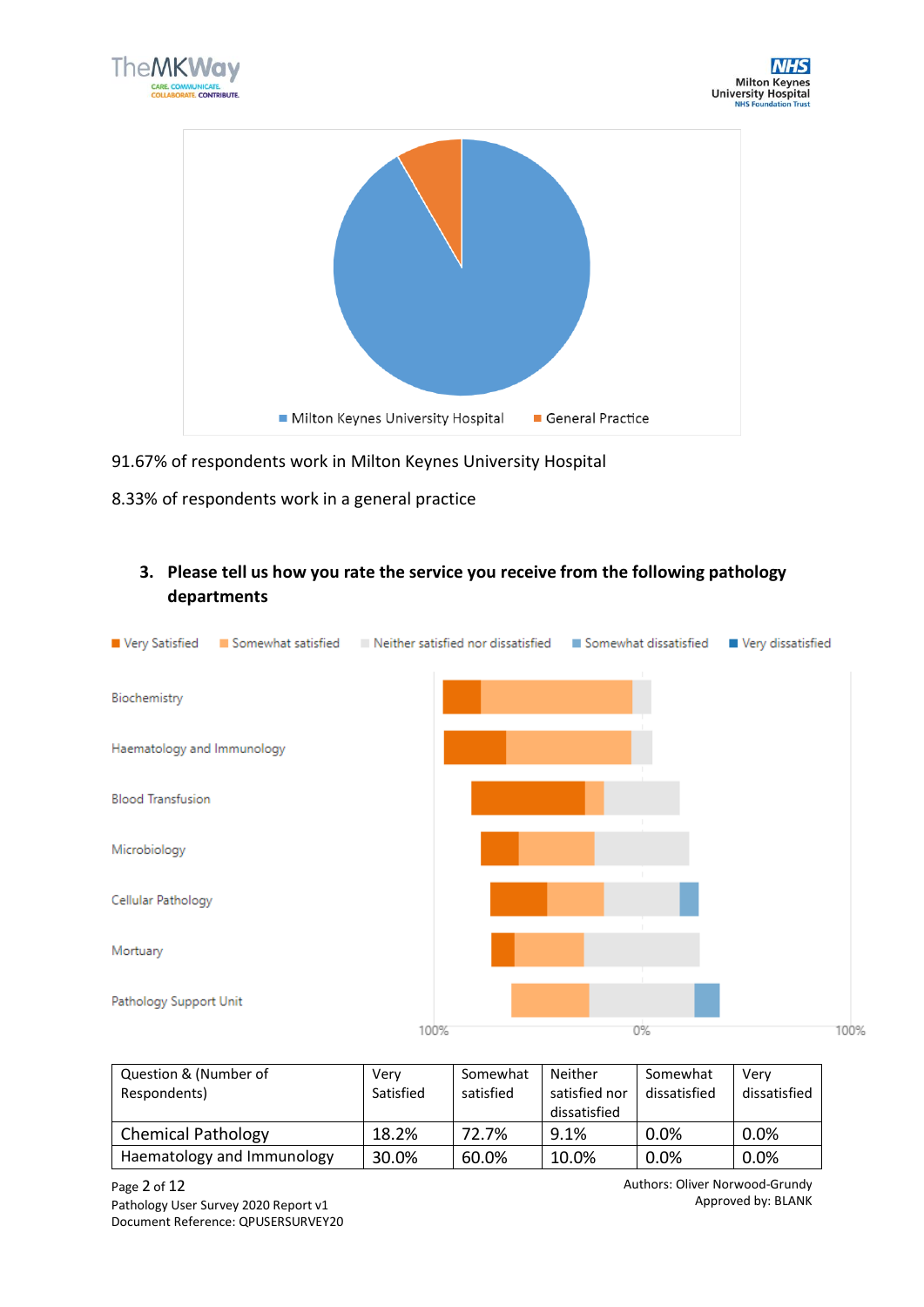

| <b>Blood Transfusion</b>  | 54.5% | 9.1%  | 36.4% | 0.0%  | 0.0% |
|---------------------------|-------|-------|-------|-------|------|
| Microbiology              | 18.2% | 36.4% | 45.5% | 0.0%  | 0.0% |
| <b>Cellular Pathology</b> | 27.3% | 27.3% | 36.4% | 9.1%  | 0.0% |
| Mortuary                  | 11.1% | 33.3% | 55.6% | 0.0%  | 0.0% |
| Pathology Support Unit    | 0.0   | 37.5% | 50%   | 12.5% | 0.0% |

### **4. Please tell us how you feel in general about your communications with staff in the Pathology Department**



| Question & (Number of Respondents)                                           | Strongly<br>agree | Agree | N/A       | <b>Disagree</b> | Strongly<br><b>Disagree</b> |
|------------------------------------------------------------------------------|-------------------|-------|-----------|-----------------|-----------------------------|
| Staff are helpful and polite when assistance is<br>required.                 | 63.6%             | 18.2% | 0.0%      | 9.1%            | 9.1%                        |
| Staff are professional when dealing with<br>queries.                         | 54.5%             | 27.3% | 0.0%      | 9.1%            | 9.1%                        |
| Staff are knowledgeable about tests and results.                             | 27.3%             | 54.5% | 9.1%      | 9.1%            | 0.0%                        |
| Contacting the Pathology department is<br>straightforward and easy to do so. | 33.3%             | 16.7% | 8.3%      | 33.3%           | 8.3%                        |
| Clinical advice is available when required.                                  | 10.0%             | 40.0% | 30.0<br>% | 20.0%           | 0.0%                        |

#### **5. How happy are you with the accessibility of results in the following formats?**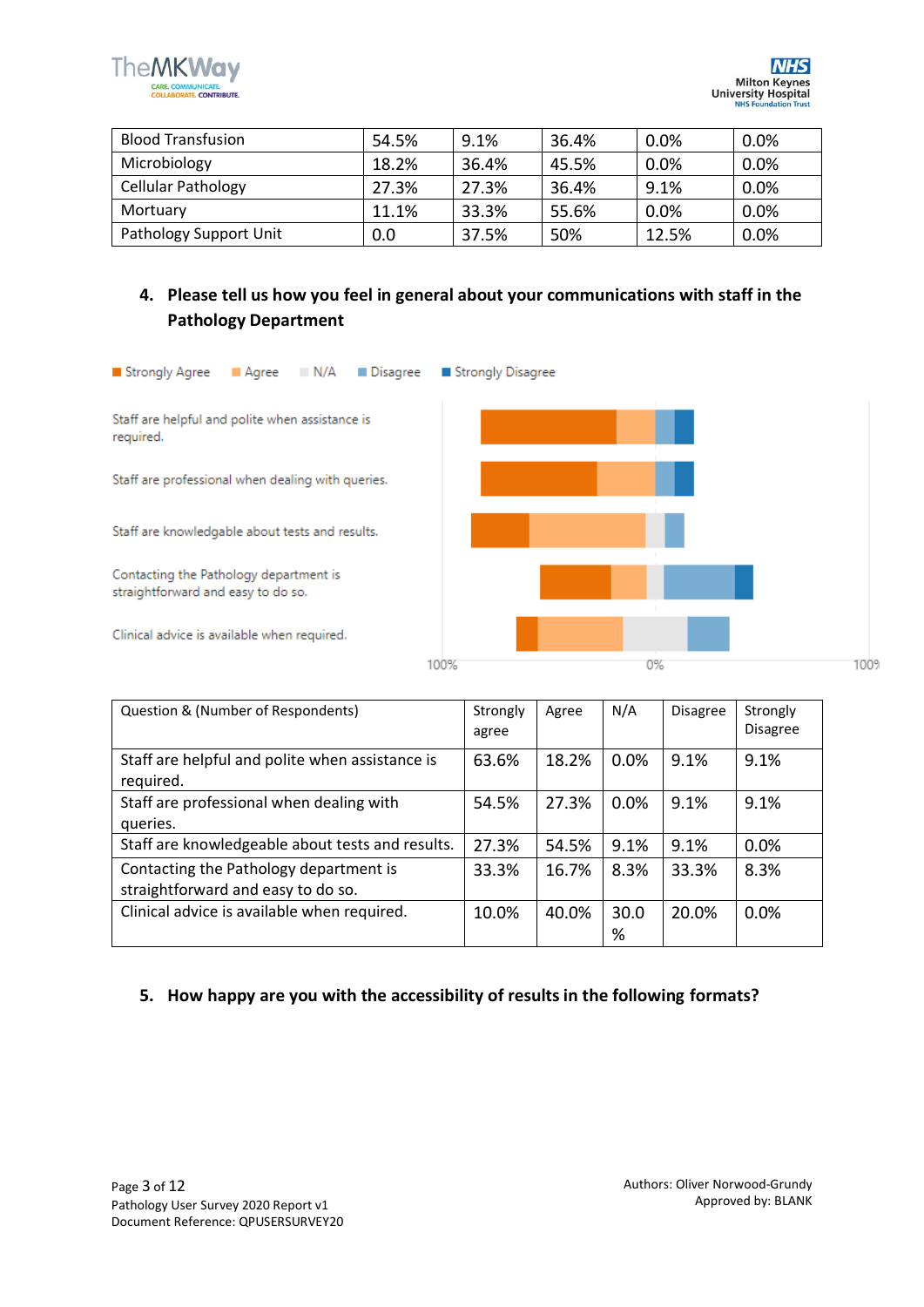





#### 12 respondents answered this question

| Question & (Number of<br>Respondents)                   | Very<br>Satisfied | Somewhat<br>satisfied | <b>Neither</b><br>satisfied nor<br>dissatisfied | Somewhat<br>dissatisfied | Verv<br>dissatisfied |
|---------------------------------------------------------|-------------------|-----------------------|-------------------------------------------------|--------------------------|----------------------|
| <b>ICE Desktop</b>                                      | 33.3%             | 16.7%                 | 25.0%                                           | 25.0%                    | 0.0%                 |
| eCARE                                                   | 10.0%             | 60.0%                 | 20.0%                                           | 10.0%                    | 0.0%                 |
| Paper Reports (if relevant to your<br>area of practice) | 0.0%              | 0.0%                  | 80.0%                                           | 20.0%                    | 0.0%                 |

#### **6. Does the range of tests offered meet your clinical needs?**



91.67% responded that the range of tests offered does meet their clinical needs.

8.33% responded that the range of tests offered does not.

# **7. If you answered No to Question 6, please could you provide us with more information as to why?**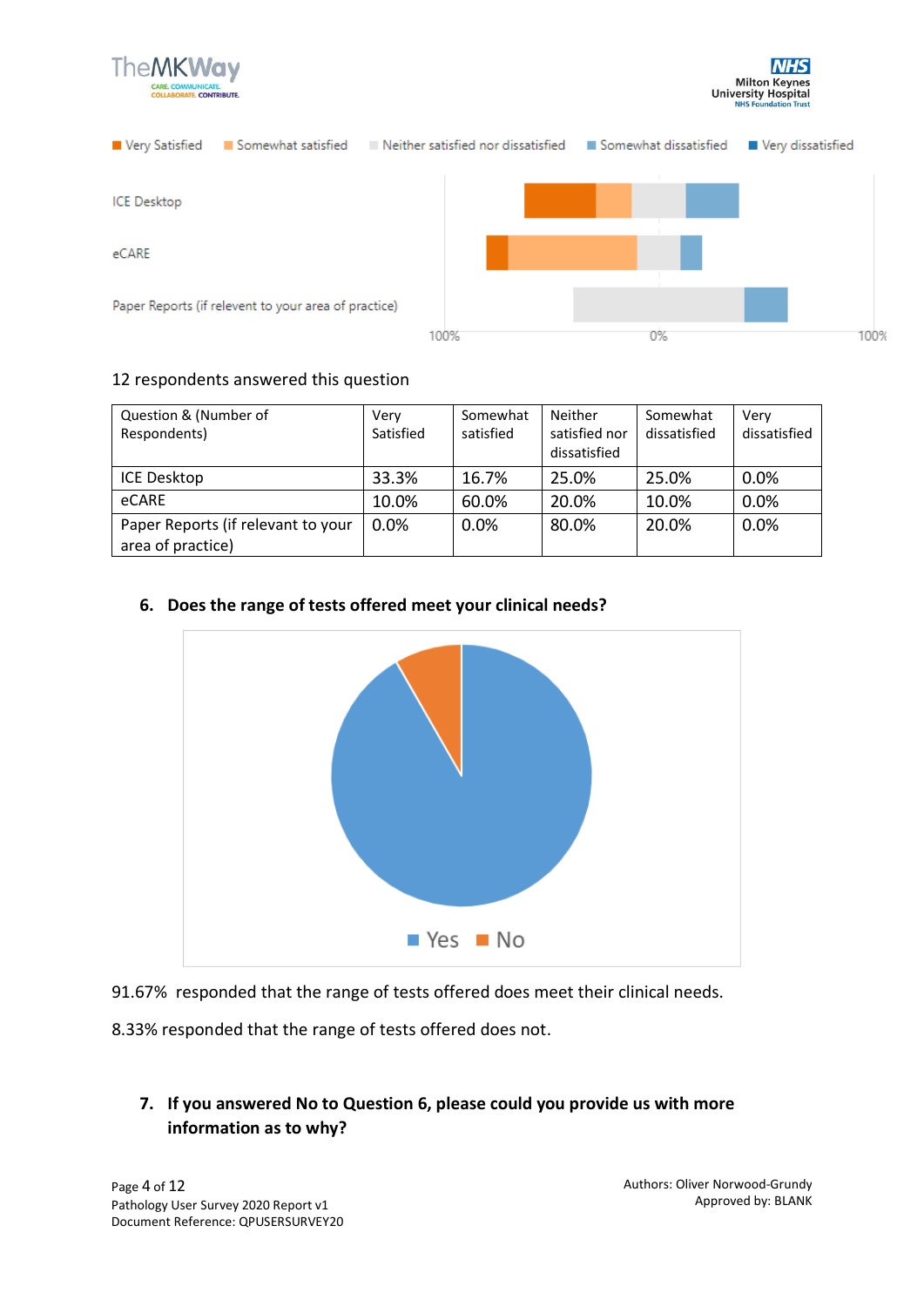

Comments from questions and responses to those comments are collated at the end of the report.

# **8. Does the turnaround time of results from each Department meet your clinical needs?**



| Question & (Number of Respondents) | Always | Mostly | Sometimes | Never |
|------------------------------------|--------|--------|-----------|-------|
| <b>Chemical Pathology</b>          | 9.1%   | 54.4%  | 36.4%     | 0.0%  |
| Haematology and Immunology         | 20.0%  | 70.0%  | 0.0%      | 0.0%  |
| <b>Blood Transfusion</b>           | 60.0%  | 40.0%  | 0.0%      | 0.0%  |
| Microbiology                       | 18.2%  | 36.4%  | 45.5%     | 0.0%  |
| Cellular Pathology                 | 9.1%   | 72.7%  | 9.1%      | 9.1%  |

Both Chemical Pathology and Cellular Pathology currently have action plans in place to improve turn-around times. Microbiology covid testing pathway has since been reviewed to come in line with national guidance on testing which should impact the turn-around times of covid testing.

## **9. How happy are you with the service provided out of routine hours by the following departments?**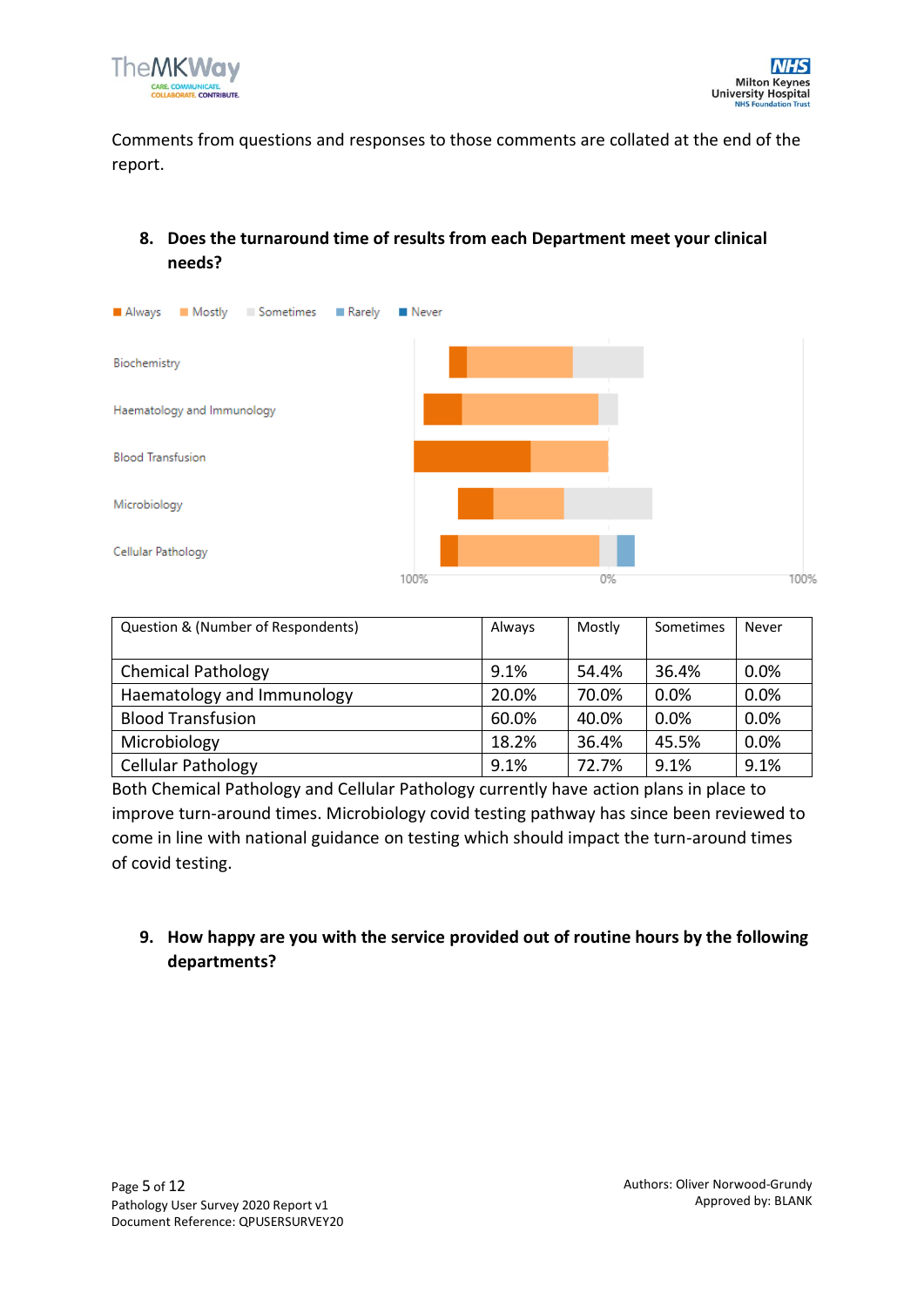





| Question & (Number of<br>Respondents) | Very<br>Satisfied | Somewhat<br>satisfied | Neither<br>satisfied nor<br>dissatisfied | Somewhat<br>dissatisfied | Verv<br>dissatisfied |
|---------------------------------------|-------------------|-----------------------|------------------------------------------|--------------------------|----------------------|
| <b>Chemical Pathology</b>             | 30.0%             | 30.0%                 | 10.0%                                    | 20.0%                    | 10.0%                |
| Haematology and Immunology            | 30.0%             | 20.0%                 | 10.0%                                    | 30.0%                    | 10.0%                |
| <b>Blood Transfusion</b>              | 70.0%             | 10.0%                 | 20.0%                                    | 0.0%                     | 0.0%                 |
| Microbiology                          | 22.2%             | 22.2%                 | 33.3%                                    | 11.1%                    | 11.1%                |

#### **10. If you use our service as part of the Antenatal Screening Pathway, are you happy with the service provided?**



All respondents that answered the question do not use the Antenatal Screening Pathway.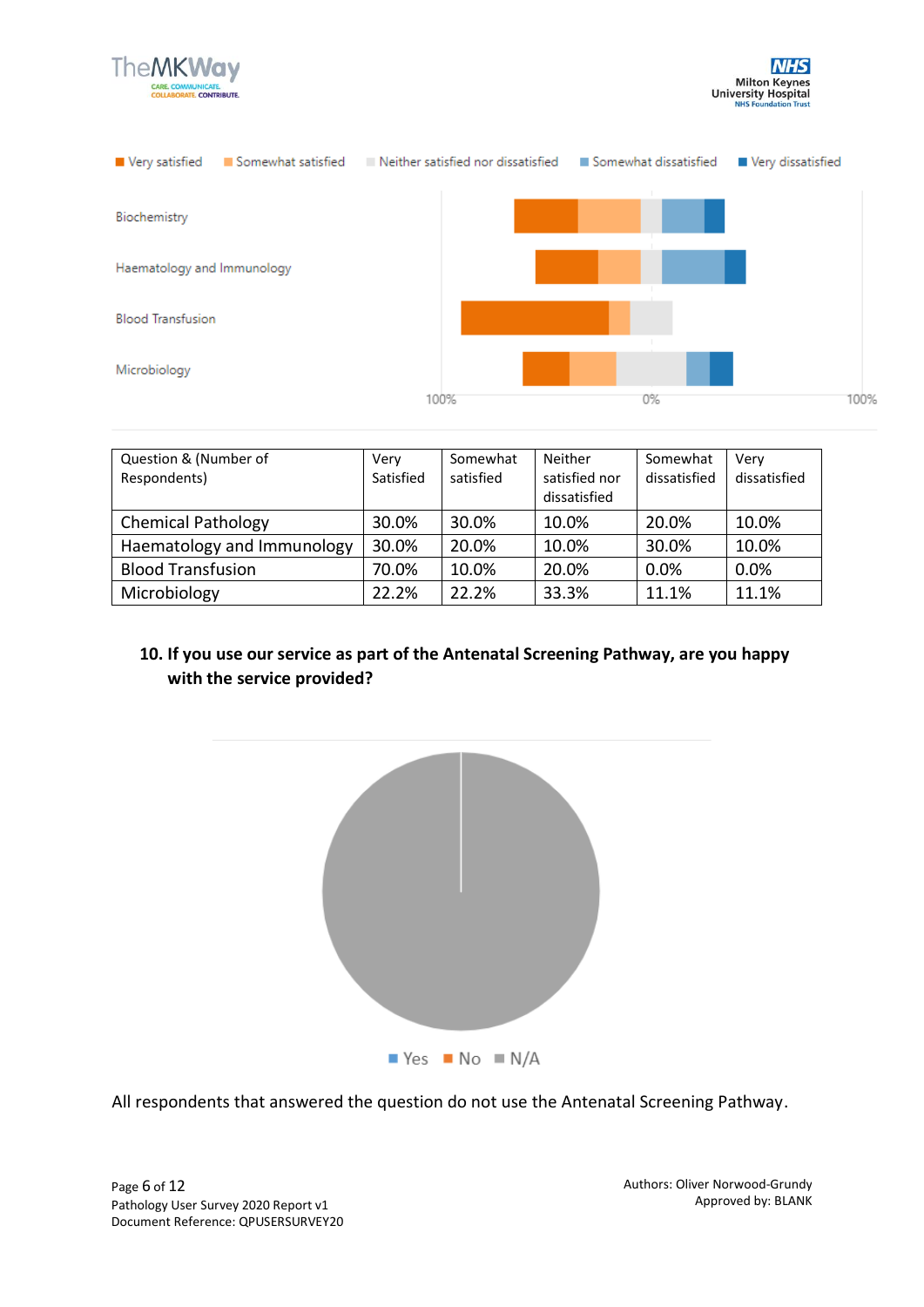

#### **11. Do the Turnaround times of Antenatal screening tests meet your service needs?**



| Infectious Diseases (Rubella, Hepatitis | $0.0\%$ | $0.0\%$ | 0.0% | $0.0\%$ | 100.0 |
|-----------------------------------------|---------|---------|------|---------|-------|
| and HIV)                                |         |         |      |         | %     |
| Haemoglobinopathies (Sickle cell and    | 0.0%    | 33.3%   | 0.0% | 0.0%    | 66.7% |
| Thalassaemia)                           |         |         |      |         |       |

**12. The Pathology department produces a Pathology Service User Handbook that details Testing requirements, Turnaround times, Contact Details and General Information and Guidance. Do you know how to access this handbook?**



8.33% of respondents knew how to access the handbooks

91.67% of respondents did not.

#### **13. How could we improve our user handbook and access to required information?**

Comments from questions and responses to those comments are collated at the end of the report.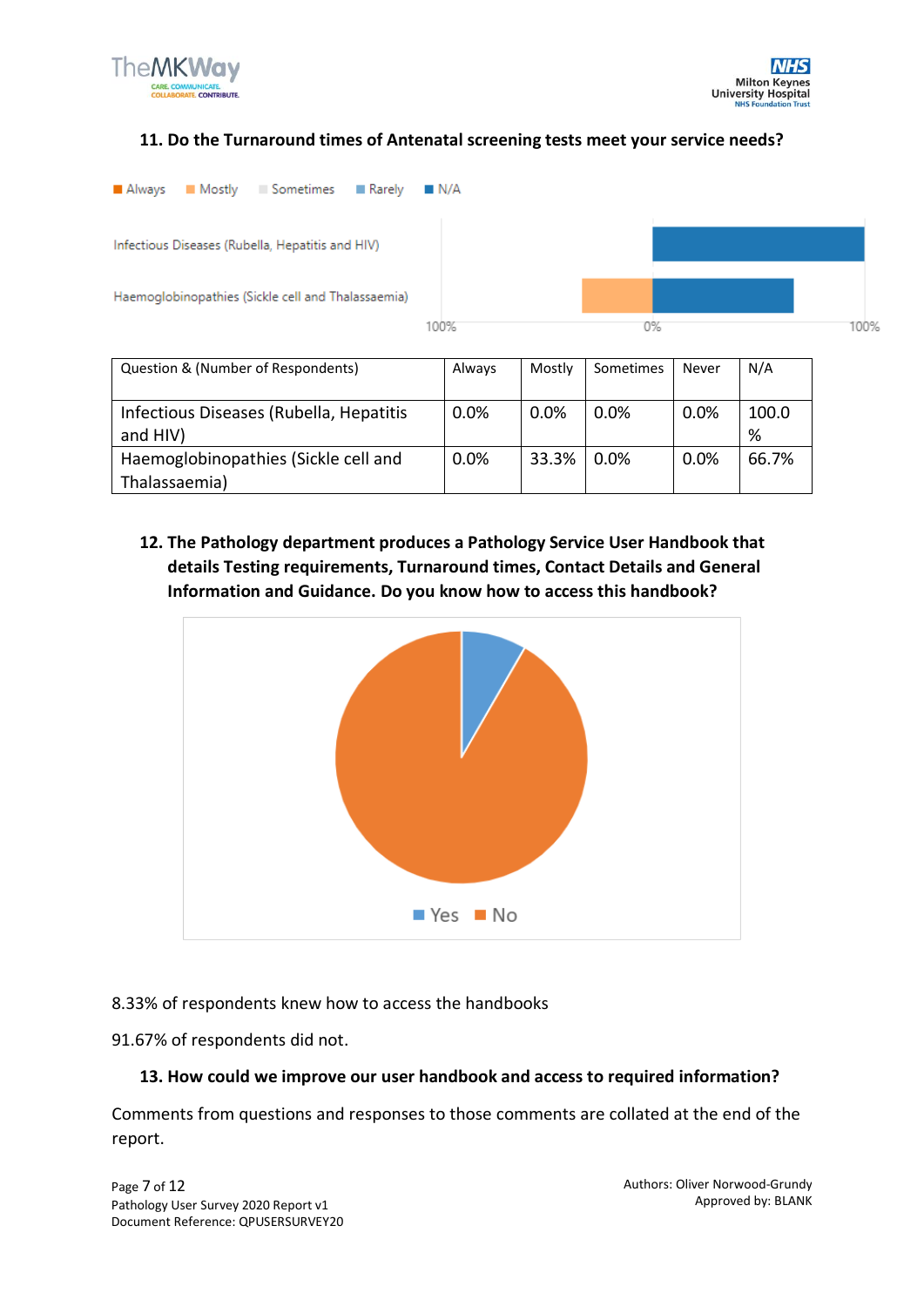

#### **14. How could we improve our service?**

Comments from questions and responses to those comments are collated at the end of the report.

## **15. Do you have any additional comments you wish to make about the Pathology service provided?**

Comments from questions and responses to those comments are collated at the end of the report.

|                         | <b>Your Comments</b>         | <b>Our Responses</b>                                                       |
|-------------------------|------------------------------|----------------------------------------------------------------------------|
|                         |                              | 7. If you answered No to Question 6, please could you provide us with more |
|                         | information as to why?       |                                                                            |
| $\mathbf{1}$            | Service provision for        | During the first wave of the Pandemic, the Microbiology                    |
|                         | some Paediatrics             | department followed guidance from RCPath and IBMS and                      |
|                         | urinalysis has been          | aligned its processes in response to the potential risk of                 |
|                         | $disrupted - why has$        | infection to the staff. The sample pipetting step on the open              |
|                         | this happened and            | urinalysis analyser creates local aerosol, hence, in view of               |
|                         | when will it resume?         | staff safety, the whole process was replaced with urine                    |
|                         |                              | microscopy where needed. The methodology remained                          |
|                         |                              | unchanged during the second wave.                                          |
|                         |                              | The laboratory has almost completed its recent risk review in              |
|                         |                              | resuming the automated urinalysis and we will endeavour to                 |
|                         |                              | resume normal service as soon as possible.                                 |
|                         |                              |                                                                            |
| $\overline{2}$          | <b>ECare is sporadic in</b>  | There may be requirements to update authorised results                     |
|                         | updating results.            | following review or analysis. Gaps in request/collection times             |
|                         |                              | in the electronic request record may cause changes in                      |
|                         |                              | timeline of authorised results.                                            |
|                         |                              |                                                                            |
| $\overline{\mathbf{3}}$ | I've noticed a high          | The laboratory will perform an audit of haemolysed                         |
|                         | frequency of                 | paediatric samples over a defined period of time to review                 |
|                         | haemolysed results           | any concerns.                                                              |
|                         | from samples sent to         |                                                                            |
|                         | the laboratory.              |                                                                            |
|                         |                              |                                                                            |
| 4                       | <b>Blood culture results</b> | Blood Culture reporting does provide updates regarding                     |
|                         | from Microbiology            | growth at multiple clinically relevant intervals. However, all             |
|                         | need to be updated           | other culture growth reports are reported in line with                     |
|                         | at more frequent             | national procedures SMI and NICE guidelines.                               |
|                         | intervals to be more         |                                                                            |
|                         | clinically relevant.         |                                                                            |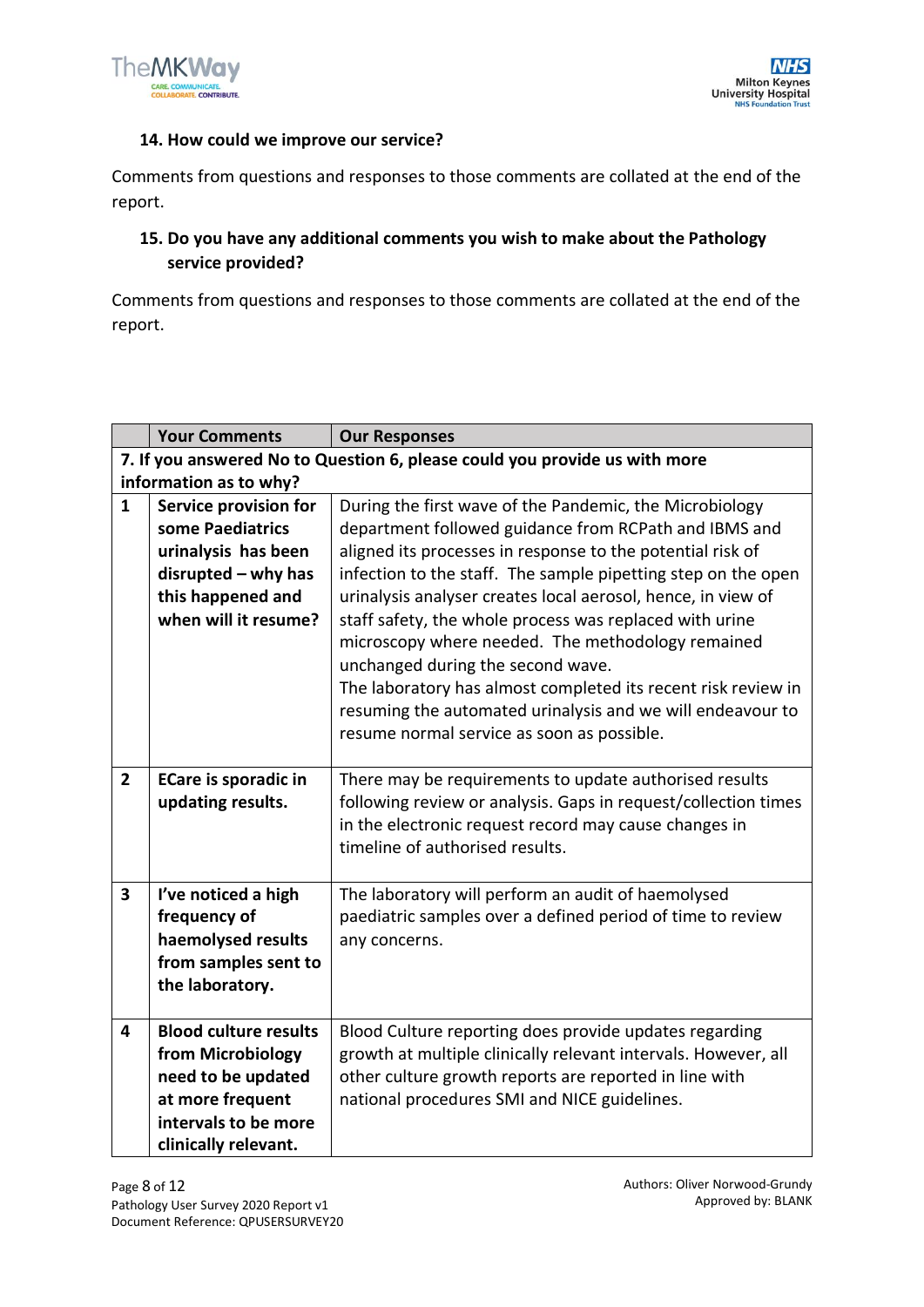

 $\mathbf{r}$ 

| 5                       | <b>Marking samples as</b><br>'collected' is an<br>unnecessary step<br>and leads to<br>confusion.                                                               | ICE and ECare are not Pathology Systems - they are Trust wide<br>patient request/record systems. The Pathology LIMS feeds into<br>these systems therefore it is important to ensure collection time is<br>completed so that the results can match the electronic request -<br>ICE and ECare otherwise will default to 00:00. This is not<br>something Pathology can control or change.                                                                                                                                                                                                                                                                            |
|-------------------------|----------------------------------------------------------------------------------------------------------------------------------------------------------------|-------------------------------------------------------------------------------------------------------------------------------------------------------------------------------------------------------------------------------------------------------------------------------------------------------------------------------------------------------------------------------------------------------------------------------------------------------------------------------------------------------------------------------------------------------------------------------------------------------------------------------------------------------------------|
|                         |                                                                                                                                                                | 13. How could we improve our user handbook and access to required information?                                                                                                                                                                                                                                                                                                                                                                                                                                                                                                                                                                                    |
| 6                       | How do I find it?<br>What are the contact<br>numbers?<br>How do I order<br>emergency covid<br>tests and contact<br>Oxford for non-<br>returned Covid<br>tests? | The Handbook will be reviewed to ensure appropriate<br>information regarding COVID testing is included.<br>Pathology will review the accessibility of the user handbook<br>and also send out user communications to alert staff to<br>where to access the User Handbook via the acute user<br>communications email.<br>In the meantime you can find the User Handbook here:                                                                                                                                                                                                                                                                                       |
|                         | Can you make it<br>more well-known?                                                                                                                            | https://www.mkuh.nhs.uk/wp-<br>content/uploads/2018/12/Pathology-Handbook-VERSION-<br>18.docx                                                                                                                                                                                                                                                                                                                                                                                                                                                                                                                                                                     |
|                         | 14. How could we improve our service?                                                                                                                          |                                                                                                                                                                                                                                                                                                                                                                                                                                                                                                                                                                                                                                                                   |
| $\overline{\mathbf{z}}$ | <b>Abnormal results are</b><br>delayed because<br>they aren't checked.                                                                                         | Critical/Markedly abnormal results are telephoned to the<br>requesting clinician as routine practice within the laboratory.<br>Our procedures are in line with NICE guidelines, National<br>Guidance and Royal College of Pathologists advice.                                                                                                                                                                                                                                                                                                                                                                                                                    |
| 8                       | <b>Microbiology</b><br>technician was rude<br>on the phone when<br>dealing with non-<br>returned Covid tests.                                                  | All Pathology staff endeavour to provide a helpful and<br>professional service. The Microbiology team have worked<br>incredibly hard during the pandemic to implement and<br>upscale COVID testing and have established an urgent COVID<br>pathway for patients being admitted into the Trust. This was<br>also in conjunction with a tracking spreadsheet which<br>enabled all appropriate personnel to be able to track sample<br>progress of urgent samples to avoid having to call the<br>laboratory and chase up results.<br>We will take the feedback on board and distribute to staff to<br>remind them of professionalism and communication<br>standards. |
| 9                       | Please be less rude &<br>abrupt in<br>communication.                                                                                                           | We will take the feedback on board and distribute to staff to<br>remind them of professionalism and communication<br>standards.                                                                                                                                                                                                                                                                                                                                                                                                                                                                                                                                   |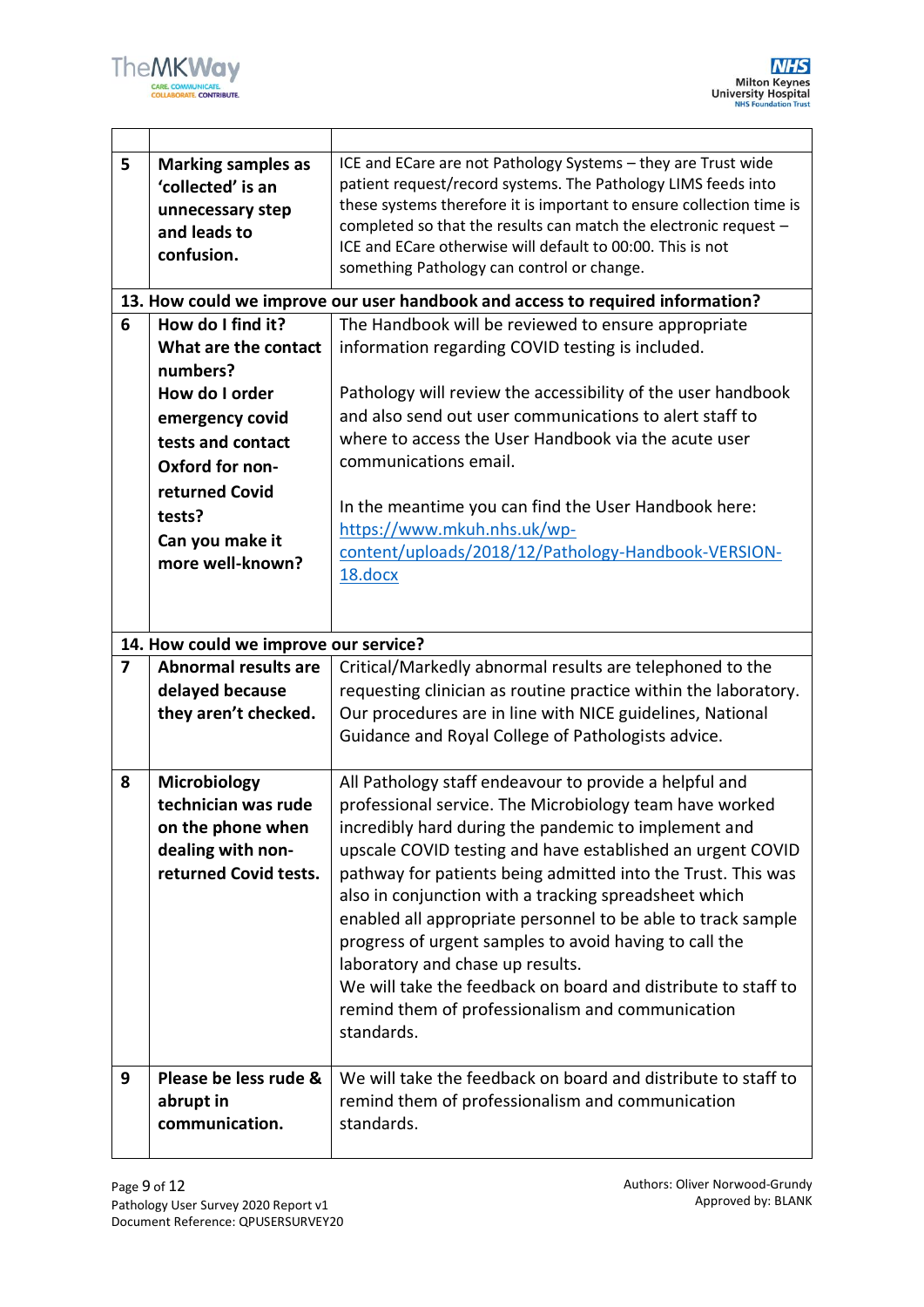| 10 | Patient results aren't      | The laboratory has no control over samples arriving in the                   |
|----|-----------------------------|------------------------------------------------------------------------------|
|    | available when              | laboratory, therefore if there are delays in samples being                   |
|    | expected.                   | transported to the laboratory or issues with the POD system,                 |
|    |                             | samples can arrive at a later time.                                          |
|    |                             | On a number of occasions the laboratory has experienced                      |
|    |                             | some IT issues, in which looking up requests/samples has                     |
|    |                             | been affected and therefore the member of staff can't see                    |
|    |                             | any record of a sample arriving and will therefore advise to                 |
|    |                             | re-bleed and send again. These IT issues have since been                     |
|    |                             | resolved and we continue to monitor.                                         |
|    |                             | When taking samples, it is important to also mark the sample                 |
|    |                             | as 'Collected' on the request system so that the electronic                  |
|    |                             | timeline is clear when duplicate results are given in these                  |
|    |                             | instances.                                                                   |
| 11 | More up-to-date             | All up to date contact information is available in the User                  |
|    | telephone list.             | Handbook. User communications will be provided to                            |
|    |                             | improve awareness of the Handbook.                                           |
|    |                             |                                                                              |
|    |                             | https://www.mkuh.nhs.uk/wp-                                                  |
|    |                             | content/uploads/2018/12/Pathology-Handbook-VERSION-                          |
|    |                             | 18.docx                                                                      |
|    |                             |                                                                              |
|    |                             |                                                                              |
| 12 | <b>Faster urine results</b> | The laboratory will perform an audit to ensure we are                        |
|    | needed.                     | meeting our published Turnaround-times. Any areas of                         |
|    |                             | concern will be addressed. Please note that due to COVID                     |
|    |                             | urine process have changed, however they are currently                       |
|    |                             | undergoing review to resume normal full service.                             |
|    |                             |                                                                              |
|    | service provided?           | 15. Do you have any additional comments you wish to make about the Pathology |
| 13 | <b>Microbiology advice</b>  | Microbiology advice is available via telephone:                              |
|    | is not always               | Technical/Operational Advice number:                                         |
|    | available when              | Gary Mckeaveney - Chief Microbiology Biomedical Scientist                    |
|    | needed.                     | 01908995781 or Ext 85781                                                     |
|    |                             | Clinical Advice number:                                                      |
|    |                             | Dr Poonam Kapila - Microbiology Consultant                                   |
|    |                             | 01908995786 or Ext 85786                                                     |
|    |                             | We advise you to please leave a message, along with a direct                 |
|    |                             | contact number. Providing a direct line means that any                       |
|    |                             | delays during busy times for GP practices or Acute Clinicians                |
|    |                             | the Microbiology consultant is not on hold and can provide                   |
|    |                             | clinical advice in a timely manner.                                          |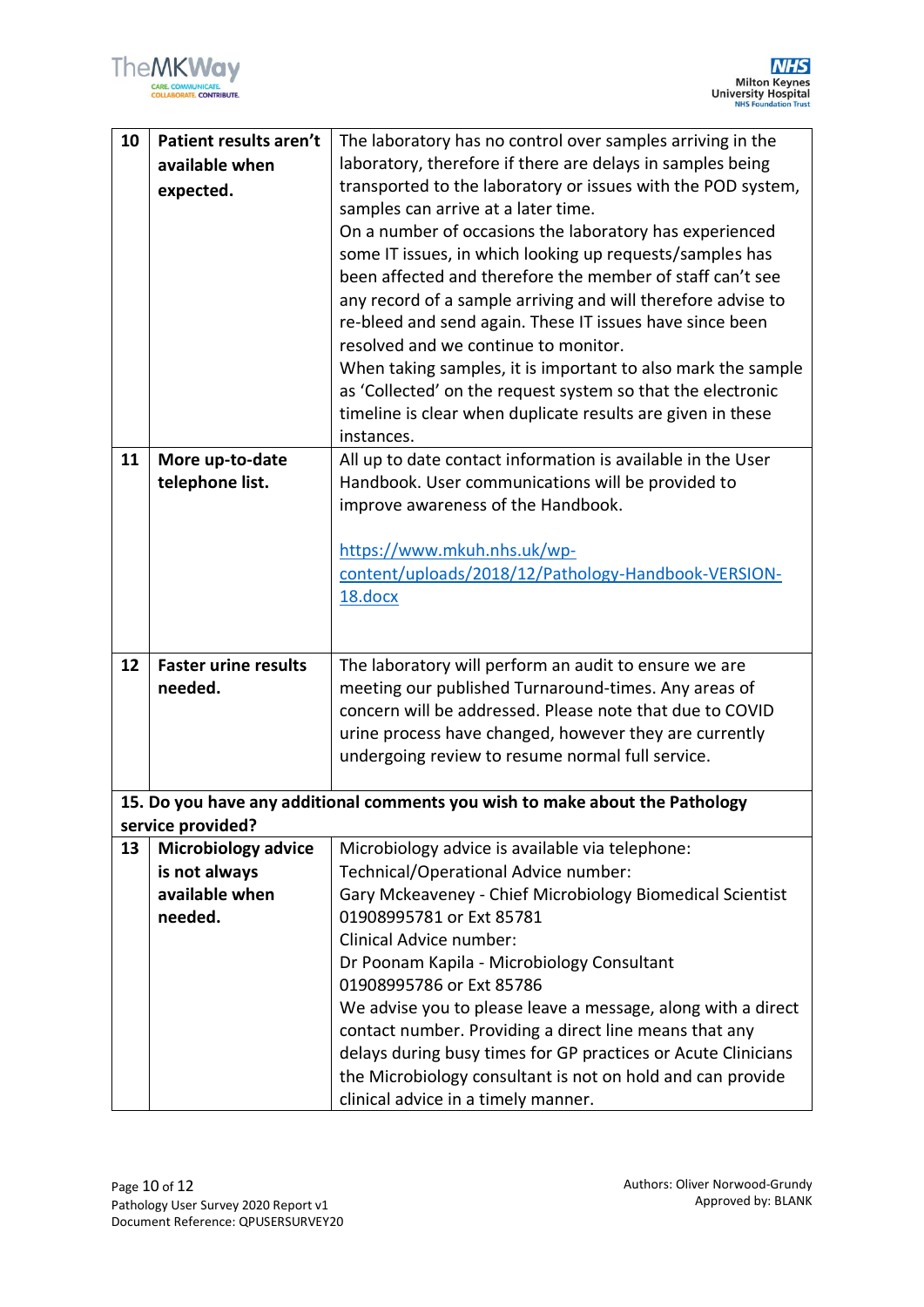

| 14 | <b>Communication with</b><br>users is lacking. I<br>want more updates.             | The Pathology team are interested in hearing any feedback<br>around how you would prefer to receive updates and user<br>communications from us? You can email our quality manager<br>Jessica.dixon@mkuh.nhs.uk with your feedback.<br>We are currently establishing improved communication<br>processes so that when there are changes to the service or<br>testing/sampling requirements we can alert you to them.                                                             |
|----|------------------------------------------------------------------------------------|---------------------------------------------------------------------------------------------------------------------------------------------------------------------------------------------------------------------------------------------------------------------------------------------------------------------------------------------------------------------------------------------------------------------------------------------------------------------------------|
| 15 | There was no<br>communication<br>when size of urine<br>containers were<br>changed. | Regarding the Urine containers of Microbiology, there are<br>two types of Boric acid containers available. Small and Large.<br>The small ones allow no manual intervention prior to<br>analysis and therefore are the preferred container for use, to<br>reduce contamination risk during the pandemic.<br>The large ones however are still accepted.                                                                                                                           |
| 16 | I want better<br>assistance with<br><b>ECare and the LIMS</b><br>system.           | ECare is not a Pathology system and therefore Pathology<br>have limited ability to provide assistance during ECare<br>downtimes. The laboratory will endeavour to escalate and<br>communicate LIMS issues in a timely manner when these<br>may impact service.<br>The PSU manager is also providing basic awareness training<br>for Pathology staff around ECare so that we can provide<br>better advice and re-direct you to the correct people or what<br>the problem may be. |